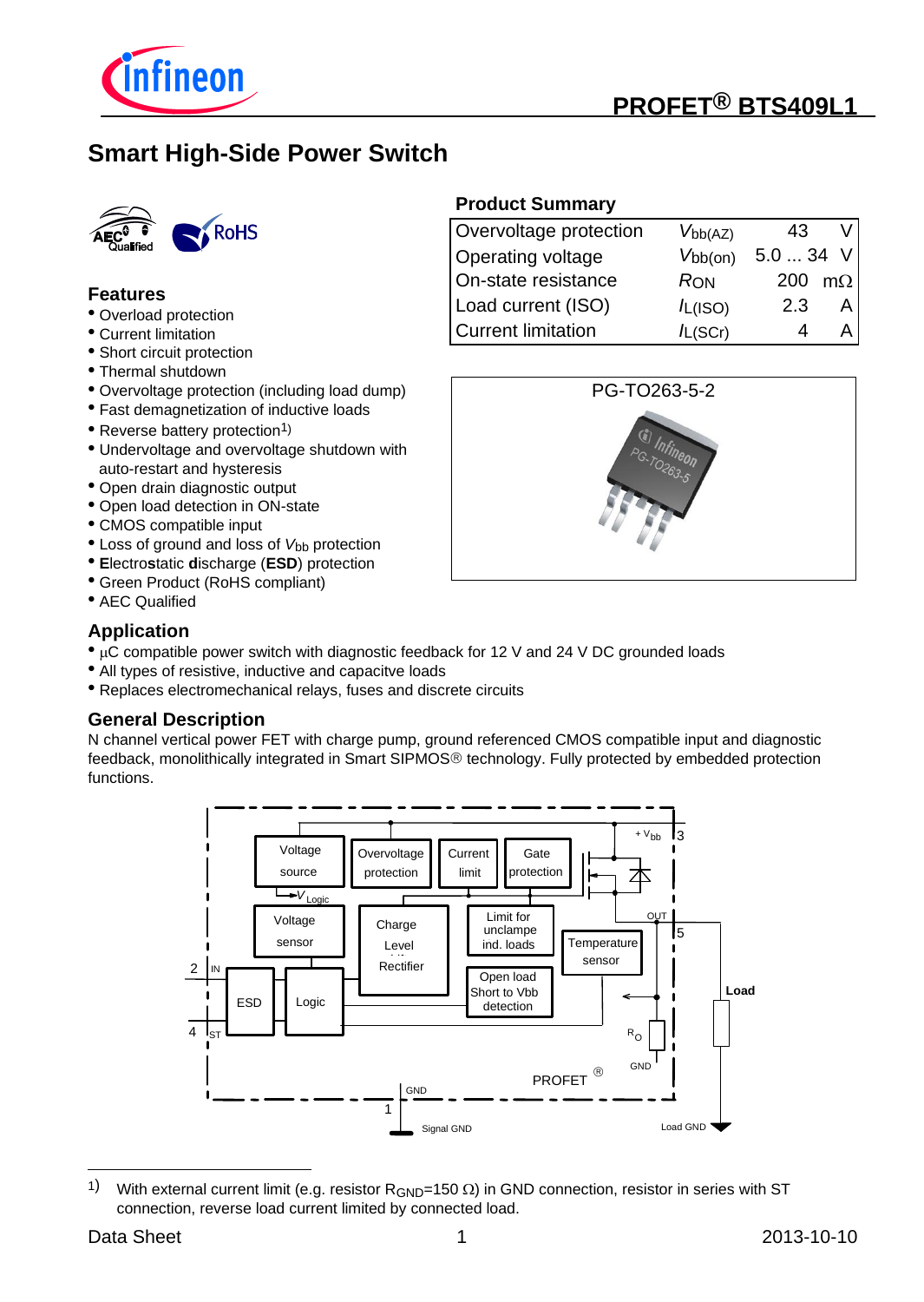

| Pin | <b>Symbol</b>           |           | <b>Function</b>                                                  |
|-----|-------------------------|-----------|------------------------------------------------------------------|
|     | <b>GND</b>              |           | Logic ground                                                     |
| 2   | IN                      |           | Input, activates the power switch in case of logical high signal |
| 3   | Vbb                     | $\ddot{}$ | Positive power supply voltage,<br>the tab is shorted to this pin |
|     | <b>ST</b>               | S         | Diagnostic feedback, low on failure                              |
| 5   | <b>OUT</b><br>(Load, L) |           | Output to the load                                               |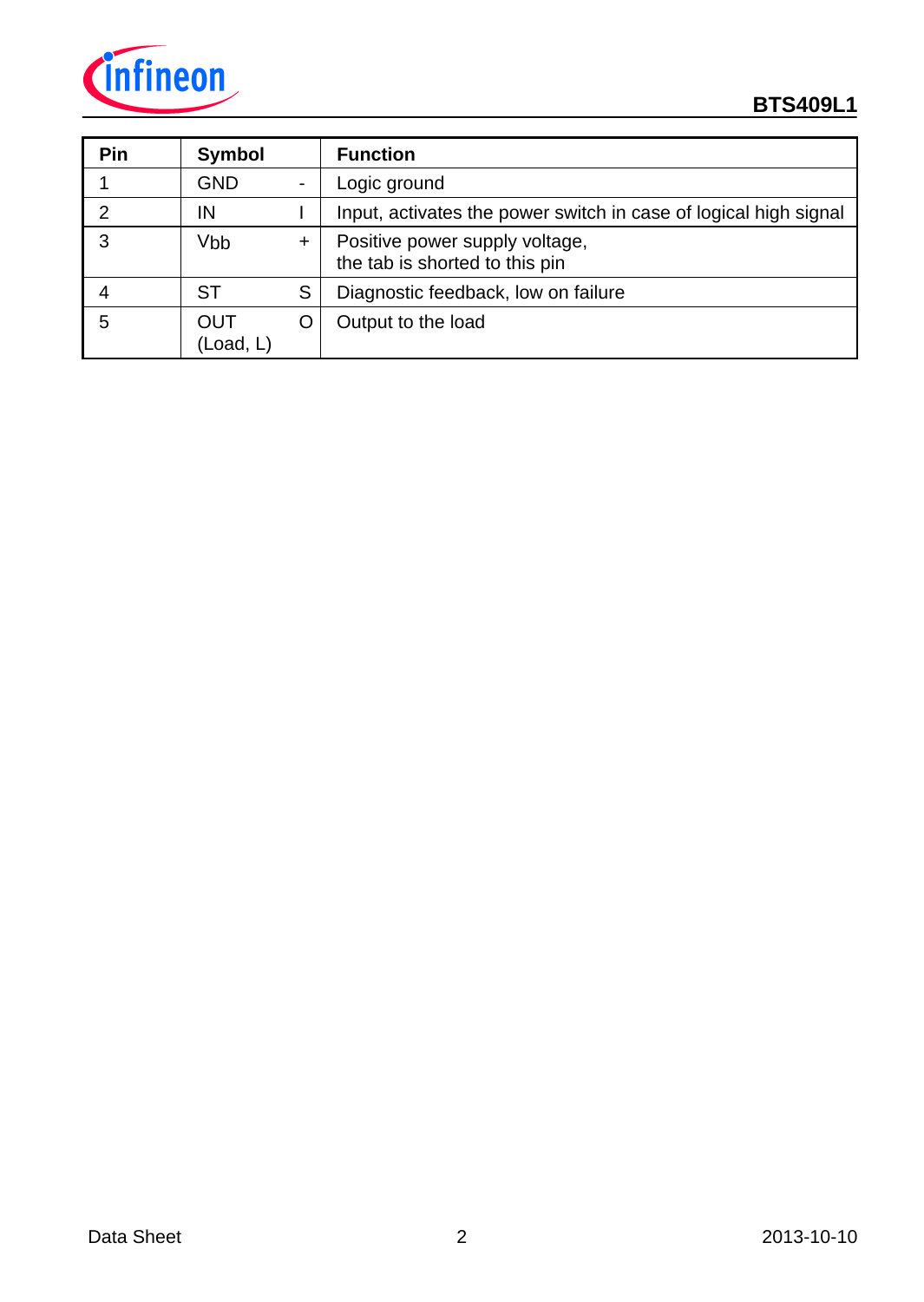

### **Maximum Ratings** at  $T_i = 25 \text{ °C}$  unless otherwise specified

| <b>Parameter</b>                                                                                                                                                                   | <b>Symbol</b>              | <b>Values</b> | <b>Unit</b>   |
|------------------------------------------------------------------------------------------------------------------------------------------------------------------------------------|----------------------------|---------------|---------------|
| Supply voltage (overvoltage protection see page 4)                                                                                                                                 | $V_{\rm bb}$               | 43            | V             |
| Supply voltage for short circuit protection<br>$T_{\rm i \; Start} = -40 \ldots + 150^{\circ}C$                                                                                    | $V_{\rm bb}$               | 34            | $\mathcal{U}$ |
| Load dump protection <sup>2)</sup> $V_{\text{LoadDump}} = U_A + V_s$ , $U_A = 13.5$ V<br>$R_1^{3} = 2 \Omega$ , $R_1 = 5.3 \Omega$ , $t_1 = 200$ ms, IN= low or high               | $V_{\text{Load dump}}^{4}$ | 60            | V             |
| Load current (Short circuit current, see page 5)                                                                                                                                   | /L                         | self-limited  | A             |
| Operating temperature range                                                                                                                                                        | $T_{\rm i}$                | $-40+150$     | $^{\circ}C$   |
| Storage temperature range                                                                                                                                                          | $\mathcal{T}_{\text{stg}}$ | $-55+150$     |               |
| Power dissipation (DC), $T_C \le 25$ °C                                                                                                                                            | $P_{\text{tot}}$           | 18            | W             |
| Inductive load switch-off energy dissipation, single pulse<br>$V_{bb}$ = 12V, $T_{i,start}$ = 150°C, $T_{C}$ = 150°C const.<br>$I_1 = 2.3$ A, Z <sub>1</sub> = 98 mH, 0 $\Omega$ : | $E_{AS}$                   | 335           | mJ            |
| IN:<br>Electrostatic discharge capability (ESD)<br>(Human Body Model)<br>all other pins:<br>acc. MIL-STD883D, method 3015.7 and ESD assn. std. S5.1-1993                           | V <sub>FSD</sub>           | 1.0<br>2.0    | kV            |
| Input voltage (DC)                                                                                                                                                                 | $V_{\text{IN}}$            | $-10+16$      | V             |
| Current through input pin (DC)                                                                                                                                                     | /IN                        | $\pm 2.0$     | mA            |
| Current through status pin (DC)                                                                                                                                                    | $I_{ST}$                   | ±5.0          |               |
| see internal circuit diagrams page 7                                                                                                                                               |                            |               |               |

## **Thermal Characteristics**

| <b>Parameter and Conditions</b> |                                            | <b>Symbol</b>       | <b>Values</b> |       |     | Unit |
|---------------------------------|--------------------------------------------|---------------------|---------------|-------|-----|------|
|                                 |                                            |                     | mın           | tvp   | max |      |
| Thermal resistance              | chip - case:                               | $R_{\mathsf{thJC}}$ | $- -$         | $- -$ |     | K/W  |
|                                 | junction - ambient (free air):             | $R_{thJA}$          | $- -$         | $- -$ | 75  |      |
|                                 | SMD version, device on PCB <sup>5)</sup> : |                     |               | 39    |     |      |

<sup>2)</sup> Supply voltages higher than  $V_{bb(AZ)}$  require an external current limit for the GND and status pins, e.g. with a 150  $\Omega$  resistor in the GND connection and a 15 k $\Omega$  resistor in series with the status pin. A resistor for the protection of the input is integrated.

 $3$   $R$ <sub>I</sub> = internal resistance of the load dump test pulse generator

<sup>&</sup>lt;sup>4)</sup> V<sub>Load dump</sub> is setup without the DUT connected to the generator per ISO 7637-1 and DIN 40839

 $^{5)}$  Device on 50mm\*50mm\*1.5mm epoxy PCB FR4 with 6cm<sup>2</sup> (one layer, 70µm thick) copper area for V<sub>bb</sub> connection. PCB is vertical without blown air.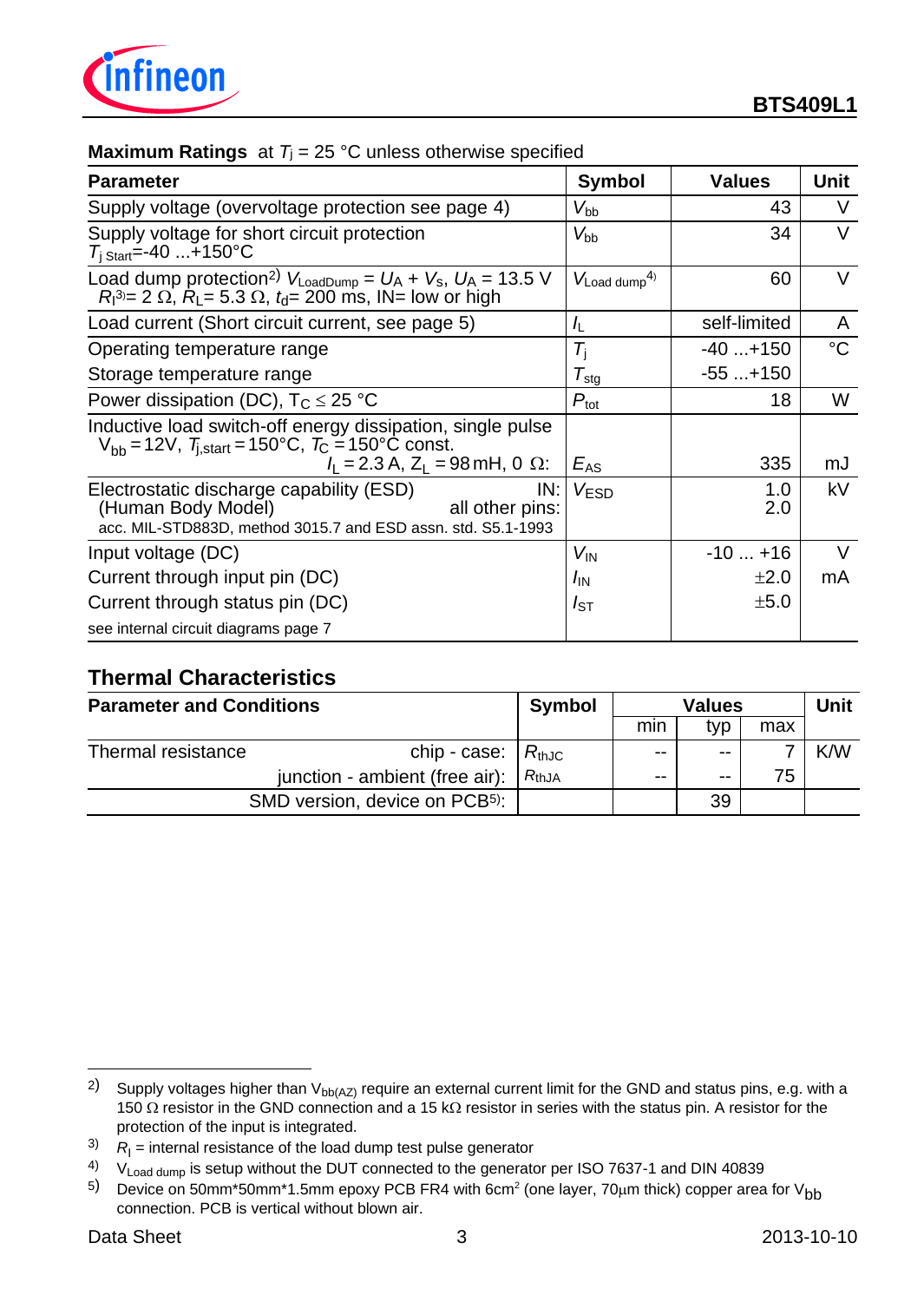

## **Electrical Characteristics**

| <b>Parameter and Conditions</b>                              | Symbol |     | <b>Values</b> |     | Unit |
|--------------------------------------------------------------|--------|-----|---------------|-----|------|
| at $T_1 = 25$ °C, $V_{bb} = 12$ V unless otherwise specified |        | min | tvp           | max |      |

## **Load Switching Capabilities and Characteristics**

| On-state resistance (pin 3 to 5)                                                                                     |                                           |                  |     |     |     |           |
|----------------------------------------------------------------------------------------------------------------------|-------------------------------------------|------------------|-----|-----|-----|-----------|
| $I_1 = 1.8$ A                                                                                                        | $T_i=25$ °C:                              | $R_{ON}$         |     | 160 | 200 | $m\Omega$ |
|                                                                                                                      | $T_i=150$ °C:                             |                  |     | 320 | 400 |           |
| Nominal load current, ISO Norm (pin 3 to 5)<br>$V_{ON} = 0.5 \text{ V}, T_{C} = 85 \text{ °C}$                       |                                           | $I_{L(ISO)}$     | 1.8 | 2.3 |     | A         |
| Output current (pin 5) while GND disconnected or<br>GND pulled up, $V_{bb}=30$ V, $V_{IN}=0$ , see diagram<br>page 8 |                                           | $I_{L(GNDhigh)}$ |     |     | 10  | mA        |
| Turn-on time                                                                                                         | IN $\sqrt{\ }$ to 90% $V_{\text{OUT}}$ :  | $t_{\rm on}$     | 80  | 200 | 400 | μS        |
| Turn-off time                                                                                                        | IN $\mathbb{L}$ to 10% $V_{\text{OUT}}$ : | $t_{\rm off}$    | 80  | 200 | 400 |           |
| $R_{L} = 12 \Omega$ , $T_{I} = -40+150^{\circ}C$                                                                     |                                           |                  |     |     |     |           |
| Slew rate on                                                                                                         |                                           | $dV/dt_{on}$     | 0.1 |     | 1   | $V/\mu s$ |
| 10 to 30% $V_{\text{OUT}}$ , $R_{\text{L}}$ = 12 $\Omega$ , $T_{\text{I}}$ =-40+150 °C                               |                                           |                  |     |     |     |           |
| Slew rate off<br>70 to 40% $V_{\text{OUT}}$ , $R_{\text{L}} = 12 \Omega$ , $T_{\text{I}} = -40+150^{\circ}\text{C}$  |                                           | -d $V/dt_{off}$  | 0.1 |     | 1   | $V/\mu s$ |

## **Operating Parameters**

| Operating voltage <sup>6)</sup>                                                                                        | $T_1 = -40+150$ °C:                    | $V_{\text{bb}(on)}$            | 5.0 |       | 34         | $\vee$ |
|------------------------------------------------------------------------------------------------------------------------|----------------------------------------|--------------------------------|-----|-------|------------|--------|
| Undervoltage shutdown                                                                                                  | $T_1 = -40+150$ °C:                    | $V_{\text{bb(under)}}$         | 3.5 | --    | 5.0        | V      |
| Undervoltage restart                                                                                                   | $T_1 = -40+25$ °C:<br>$T_1 = +150$ °C: | $V_{\text{bb}(u \text{ rst})}$ |     | --    | 5.0<br>7.0 | V      |
| Undervoltage restart of charge pump<br>see diagram page 12                                                             | $T_1 = -40+150$ °C:                    | $V_{\text{bb(ucp)}}$           |     | 5.6   | 7.0        | V      |
| Undervoltage hysteresis<br>$\Delta V_{\text{bb(under)}} = V_{\text{bb(}u \text{ rst)}} - V_{\text{bb(}u \text{ rdt)}}$ |                                        | $\Delta V_{\rm bb (under)}$    |     | 0.2   | --         | V      |
| Overvoltage shutdown                                                                                                   | $T_1 = -40+150$ °C:                    | $V_{\rm bb(over)}$             | 34  | $- -$ | 43         | $\vee$ |
| Overvoltage restart                                                                                                    | $T_1 = -40+150$ °C:                    | $V_{\rm bb(O\;rst)}$           | 33  | $- -$ | --         | V      |
| Overvoltage hysteresis                                                                                                 | $T_1 = -40+150$ °C:                    | $\Delta V_{\rm bb(over)}$      | --  | 0.5   | --         | $\vee$ |
| Overvoltage protection <sup>7)</sup><br>$I_{\text{bb}}=40 \text{ mA}$                                                  | $T_1 = -40+150$ °C:                    | $V_{\text{bb}(AZ)}$            | 42  | 47    |            | $\vee$ |
| Standby current (pin 3)                                                                                                |                                        |                                |     |       |            |        |
| $V_{IN} = 0$                                                                                                           | $T_j = -40+25$ °C:                     | $I_{\text{bb(off)}}$           |     | 10    | 23         | μA     |
|                                                                                                                        | $T_i = 150$ °C:                        |                                |     | 12    | 28         |        |

<sup>6)</sup> At supply voltage increase up to  $V_{bb}$ = 5.6 V typ without charge pump,  $V_{\text{OUT}} \approx V_{\text{bb}}$  - 2 V

<sup>7)</sup> See also *V*ON(CL) in table of protection functions and circuit diagram page 8.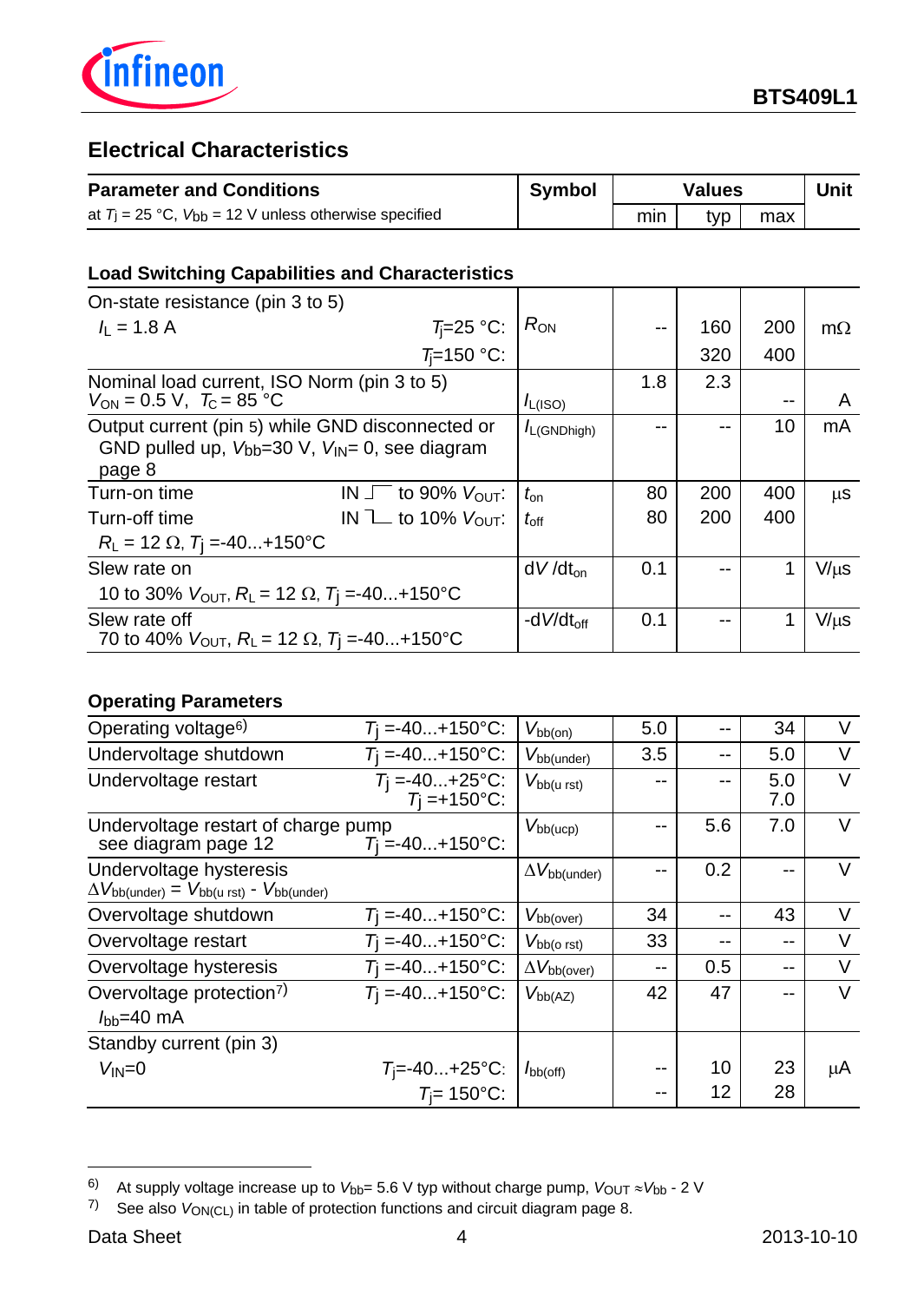

| <b>Parameter and Conditions</b>                                 | <b>Symbol</b> | <b>Values</b> |       |     | Unit |
|-----------------------------------------------------------------|---------------|---------------|-------|-----|------|
| at $T_1 = 25$ °C, $V_{bb} = 12$ V unless otherwise specified    |               | mın           | typ   | max |      |
|                                                                 |               |               |       |     |      |
| Leakage output current (included in $I_{\text{bb(off)}}$ )      | $I_{L(Off)}$  | $ -$          | $- -$ | 12  | μA   |
| $V_{IN}=0$                                                      |               |               |       |     |      |
| Operating current (Pin 1) <sup>8)</sup> , V <sub>IN</sub> =5 V, | <i>I</i> GND  | $ -$          | 1.8   | 3.5 | mA   |
| $T_i = -40+150$ °C                                              |               |               |       |     |      |

## **Protection Functions9)**

| Initial peak short circuit current limit (pin 3 to 5)                                                                 | $I_{L(SCp)}$                |                 |                 |          |    |
|-----------------------------------------------------------------------------------------------------------------------|-----------------------------|-----------------|-----------------|----------|----|
| $T_{\rm j} = -40^{\circ}$ C:<br>$T_{\rm i} = 25^{\circ}$ C:<br>$T_i = +150$ °C:                                       |                             | 5.5<br>4.5<br>3 | 9.5<br>7.5<br>5 | 13<br>11 | A  |
| Repetitive short circuit shutdown current limit                                                                       | $I_{L(SCr)}$                |                 |                 |          |    |
| $T_i = T_{it}$ (see timing diagrams, page 10)                                                                         |                             | --              | 4               |          |    |
| Output clamp (inductive load switch off)<br>at $V_{\text{OUT}} = V_{\text{bb}} - V_{\text{ON(CL)}}$<br>$l_1 = 40$ mA: | $V_{ON(CL)}$                | 41              | 47              | 53       | V  |
| Thermal overload trip temperature                                                                                     | $\mathcal{T}_{\mathsf{it}}$ | 150             | --              | $-$      | °C |
| Thermal hysteresis                                                                                                    | $\Delta T_{\text{it}}$      | $- -$           | 10              | $- -$    | K  |
| Reverse battery (pin 3 to 1) $10$ )                                                                                   | $-V_{\rm bb}$               |                 | --              | 32       | V  |

## **Diagnostic Characteristics**

| Open load detection current<br>(on-condition)                                                                       | $T_1=40\degree C$ : $150\degree C$ : $1\degree C$ |                             | 10<br>10 | $- -$<br>$- -$ | 200<br>150 | mA |
|---------------------------------------------------------------------------------------------------------------------|---------------------------------------------------|-----------------------------|----------|----------------|------------|----|
| Open load detection voltage <sup>11)</sup>                                                                          | (off-condition)<br>$T_i = -40.150$ °C:            | $V_{\text{OUT}(\text{OL})}$ |          | 3              | 4          |    |
| Internal output pull down<br>(pin 5 to 1), $V_{\text{OUT}}=5 \text{ V}$ , $T_{\text{i}} = -40.150^{\circ} \text{C}$ |                                                   | $R_{\rm O}$                 | 4        | 10.            | 30         |    |

<sup>8)</sup> Add  $I_{ST}$ , if  $I_{ST} > 0$ , add  $I_{IN}$ , if  $V_{IN} > 5.5$  V

<sup>9)</sup> Integrated protection functions are designed to prevent IC destruction under fault conditions described in the data sheet. Fault conditions are considered as "outside" normal operating range. Protection functions are not designed for continuous repetitive operation.

<sup>10)</sup> Requires 150  $\Omega$  resistor in GND connection. The reverse load current through the intrinsic drain-source diode has to be limited by the connected load. Note that the power dissipation is higher compared to normal operating conditions due to the voltage drop across the intrinsic drain-source diode. The temperature protection is not active during reverse current operation! Input and Status currents have to be limited (see max. ratings page 2 and circuit page 8).

<sup>11)</sup> External pull up resistor required for open load detection in off state.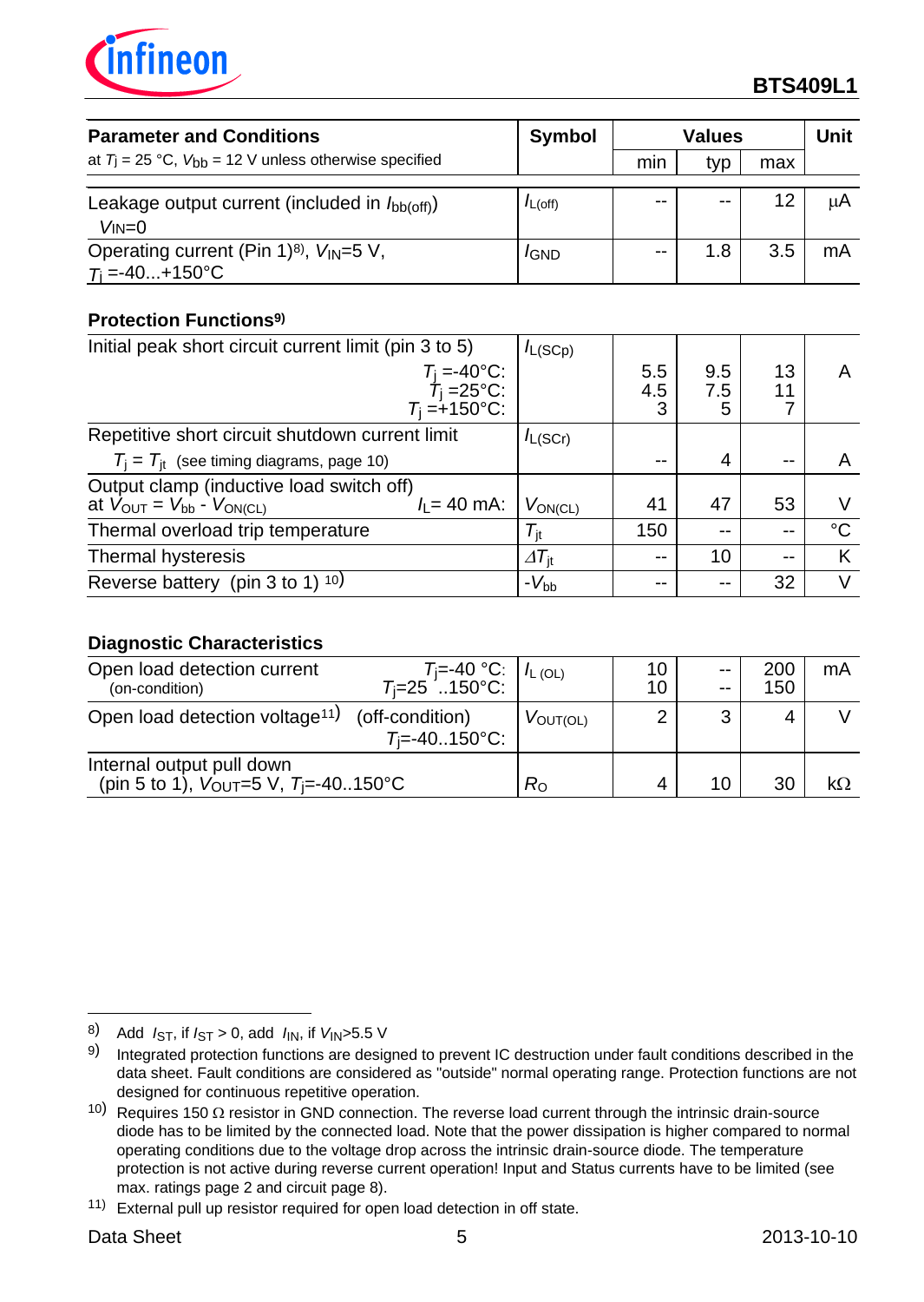

| <b>Parameter and Conditions</b>                                                                                             | <b>Symbol</b>               | <b>Values</b> |     |     | <b>Unit</b> |
|-----------------------------------------------------------------------------------------------------------------------------|-----------------------------|---------------|-----|-----|-------------|
| at $T_j = 25$ °C, $V_{bb} = 12$ V unless otherwise specified                                                                |                             | min           | typ | max |             |
| Input and Status Feedback <sup>12)</sup>                                                                                    |                             |               |     |     |             |
| Input resistance<br>see circuit page 7                                                                                      | $R_{\rm I}$                 | 2.5           | 3.5 | 6   | $k\Omega$   |
| Input turn-on threshold voltage $\sqrt{7}$ T <sub>i</sub> =-40+150°C:                                                       | $V_{IN(T+)}$                | 1.7           | $-$ | 3.5 | V           |
| Input turn-off threshold voltage $\mathcal{L}$ $T_i = -40+150^{\circ}C$ :                                                   | $V_{IN(T-)}$                | 1.5           | --  | --  | V           |
| Input threshold hysteresis                                                                                                  | $\Delta V_{IN(T)}$          | --            | 0.5 | --  | $\vee$      |
| Off state input current (pin 2), $V_{IN} = 0.4 V$ ,<br>$T_i = -40+150$ °C                                                   | $I_{\text{IN}(\text{off})}$ | 1             | --  | 50  | μA          |
| On state input current (pin 2), $V_{\text{IN}} = 3.5$ V,<br>$T_1 = -40. + 150$ °C                                           | $I_{IN(on)}$                | 20            | 50  | 90  | μA          |
| Delay time for status with open load after switch<br>off<br>(see timing diagrams, page 11), $T_i = -40+150^{\circ}C$        | $t_{d(ST OLA)}$             | 100           | 400 | 800 | $\mu$ S     |
| Status invalid after positive input slope<br>$T = -40$ +150°C:<br>(open load)                                               | $t_{d(ST)}$                 | --            | 250 | 600 | $\mu$ S     |
| Status output (open drain)                                                                                                  |                             |               |     |     |             |
| Zener limit voltage $T_1 = -40+150^{\circ}C$ , $I_{ST} = +1.6$ mA:<br>ST low voltage $T_1 = -40+25$ °C, $I_{ST} = +1.6$ mA: | $V_{ST(high)}$              | 5.4           | 6.1 | 0.4 | V           |
| $T_1$ = +150°C, $I_{ST}$ = +1.6 mA:                                                                                         | $V_{ST(low)}$               |               |     | 0.6 |             |

<sup>&</sup>lt;sup>12)</sup> If a ground resistor  $R_{GND}$  is used, add the voltage drop across this resistor.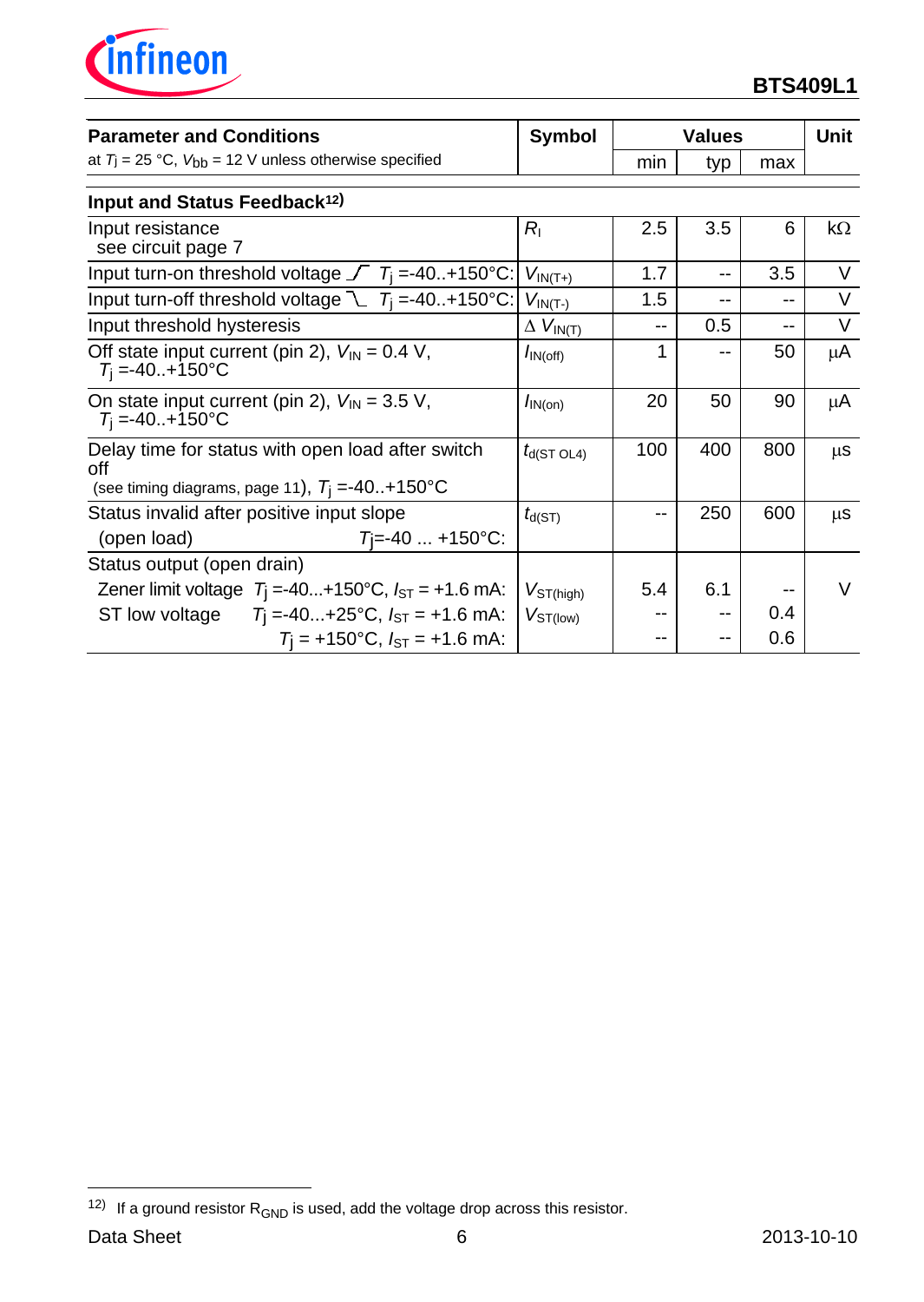

## **Truth Table**

|                      | Input- | Output          | <b>Status</b> |
|----------------------|--------|-----------------|---------------|
|                      | level  | level           |               |
| <b>Normal</b>        | L      | L               | н             |
| operation            | н      | н               | н             |
| Open load            | L      | 13 <sub>1</sub> | $H(L^{14})$   |
|                      | н      | н               |               |
| <b>Short circuit</b> | L      | н               | $L^{15}$      |
| to V <sub>bb</sub>   | н      | н               | $H(L^{16})$   |
| Overtem-             | L      | L               | н             |
| perature             | н      | L               | L             |
| Under-               | L      | L               | н             |
| voltage              | н      | L               | н             |
| Overvoltage          | L      | L               | н             |
|                      | н      |                 | н             |

 $L = "Low" Level X = don't care Z = high impedance, potential depends on external circuit$ H = "High" Level Status signal after the time delay shown in the diagrams (see fig 5. page 11...12)

#### **Terms**



## **Input circuit (ESD protection)**



ESD zener diodes are not to be used as voltage clamp at DC conditions. Operation in this mode may result in a drift of the zener voltage (increase of up to 1 V).

- <sup>13</sup>) Power Transistor off, high impedance
- <sup>14</sup>) with external resistor between pin 3 and pin 5
- 15) An external short of output to  $V_{bb}$ , in the off state, causes an internal current from output to ground. If  $R_{GND}$ is used, an offset voltage at the GND and ST pins will occur and the  $V_{ST}$  low signal may be errorious.
- 16) Low resistance to  $V_{\text{bb}}$  may be detected in ON-state by the no-load-detection

j

#### **Status output**



ESD-Zener diode: 6.1 V typ., max 5 mA;  $RST(ON) < 380 \Omega$  at 1.6 mA, ESD zener diodes are not to be used as voltage clamp at DC conditions. Operation in this mode may result in a drift of the zener voltage (increase of up to 1 V).

#### **Inductive and overvoltage output clamp**



*V*ON clamped to 47 V typ.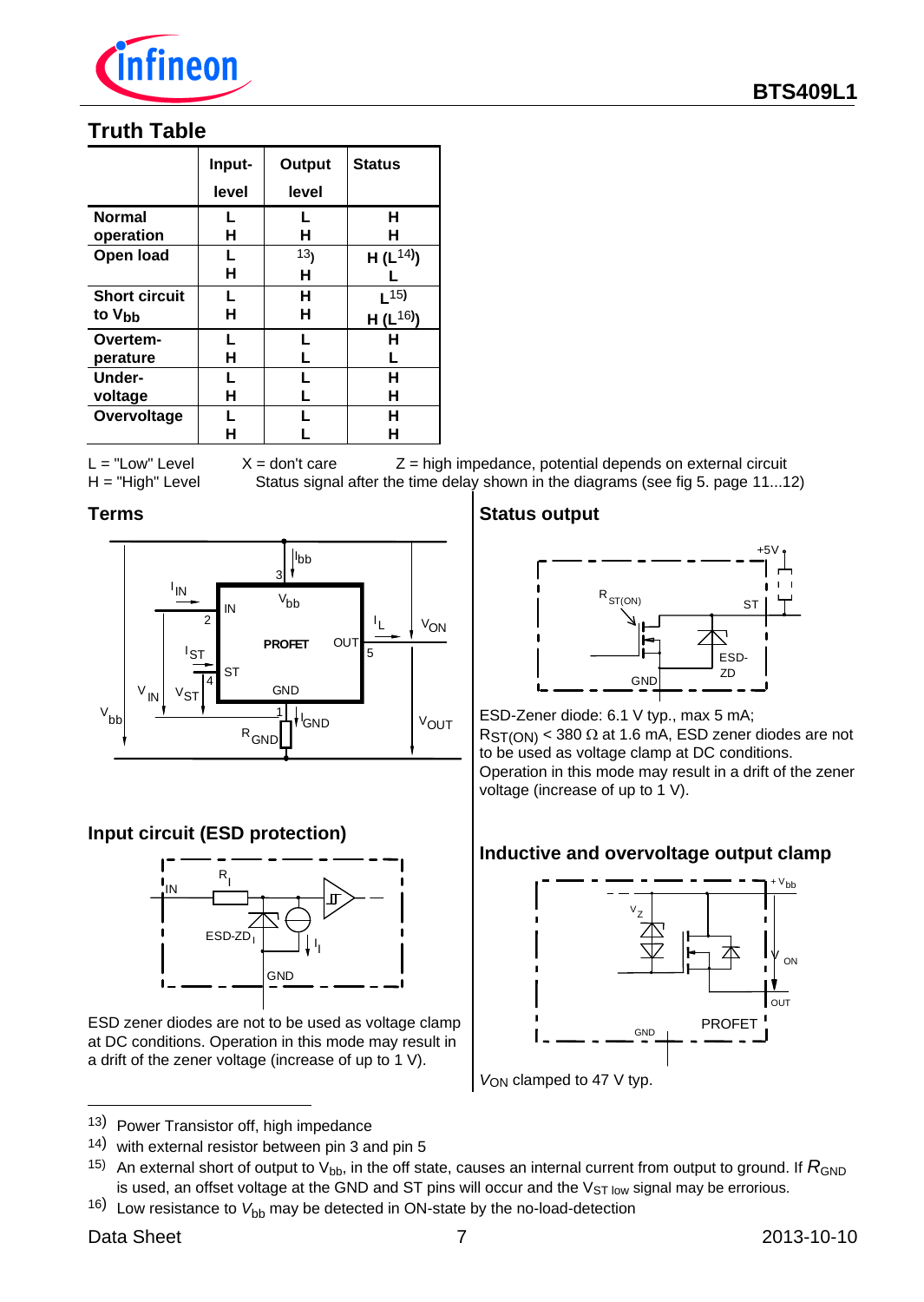

#### **Overvolt. and reverse batt. protection**



 $V_{Z1} = 6.2$  V typ.,  $V_{Z2} = 47$  V typ.,  $R_{GND} = 150$   $\Omega$ ,  $R_{ST}$ = 15 k $\Omega$ ,  $R$ |= 3.5 k $\Omega$  typ.

#### **Open-load detection**

ON-state diagnostic condition:  $V_{ON}$  <  $R_{ON}$  \*  $I_{L[OL]}$ ; IN high



OFF-state diagnostic condition:  $V_{\text{OUT}} > 3$  V typ.; IN low



## **GND disconnect**



Any kind of load. In case of Input=high is  $V_{\text{OUT}} \approx V_{\text{IN}} - V_{\text{IN}(T+)}$ . Due to  $V_{GND} > 0$ , no  $V_{ST} =$  low signal available.

### **GND disconnect with GND pull up**



Any kind of load. If VGND <sup>&</sup>gt; *V*IN - *V*IN(T+) device stays off Due to  $V_{GND} > 0$ , no  $V_{ST} =$  low signal available.

#### **Vbb disconnect with energized inductive load**



Normal load current can be handled by the PROFET itself.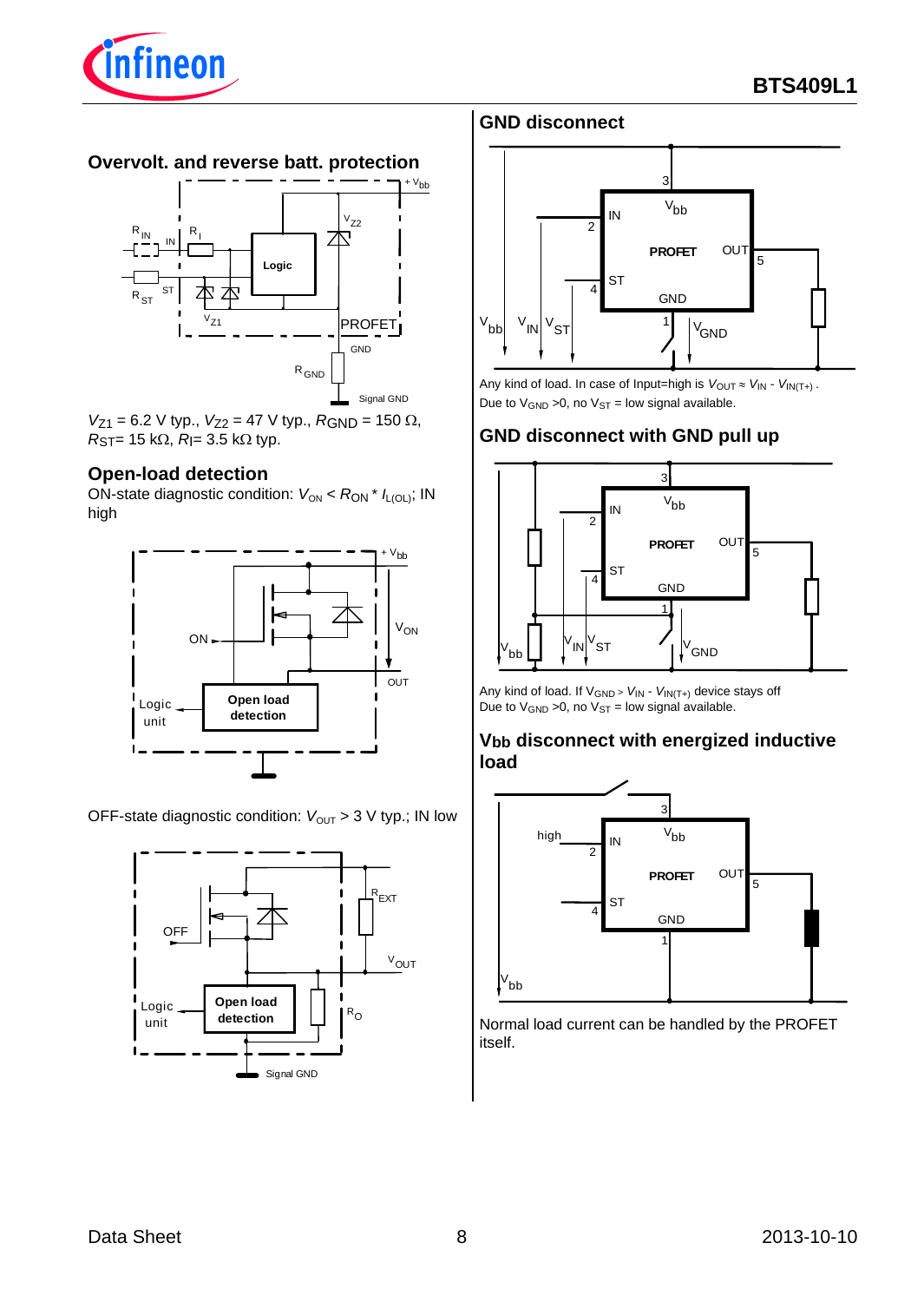

### **Vbb disconnect with charged external inductive load**



If other external inductive loads L are connected to the PROFET, additional elements like D are necessary.

## **Inductive Load switch-off energy dissipation**



Energy stored in load inductance:

$$
E_{\rm L} = \frac{1}{2} \cdot L \cdot I_{\rm L}^2
$$

While demagnetizing load inductance, the energy dissipated in PROFET is

$$
E_{AS} = E_{bb} + E_L - E_R = \int V_{ON(CL)} \cdot i_L(t) dt,
$$

with an approximate solution for  $R_1 > 0 \Omega$ :

$$
E_{\text{AS}} = \frac{I_{\text{L}} \cdot L}{2 \cdot R_{\text{L}}} \cdot (V_{\text{bb}} + |V_{\text{OUT(CL)}}|) \cdot \ln \left(1 + \frac{I_{\text{L}} \cdot R_{\text{L}}}{|V_{\text{OUT(CL)}}|}\right)
$$

#### **Maximum allowable load inductance for a single switch off**

*L* = *f* ( $I_L$ );  $T_{j,start}$  = 150°C,  $T_C$  = 150°C const.,  $V_{bb} = 12 \text{ V}, \ R_{L} = 0 \Omega$ 





## **Transient thermal impedance chip case**

 $Z_{thJC} = f(t_p)Z_{thJC}$  [K/W]

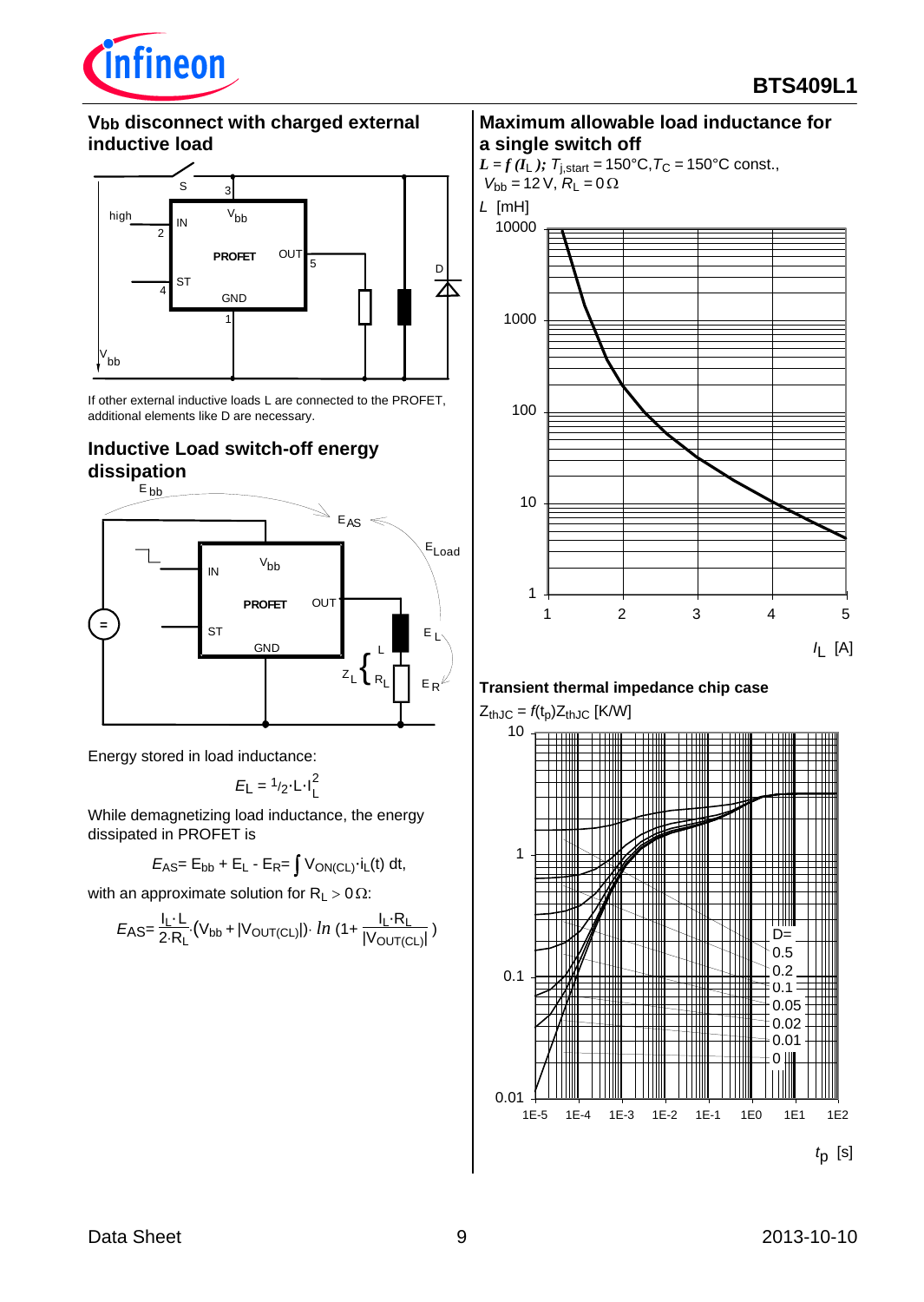

**Cinfineon** 



#### **Figure 2a:** Switching a lamp,



**Figure 2b:** Switching an inductive load



\*) if the time constant of load is too large, open-load-status may occur

# **Figure 3a:** Short circuit

shut down by overtempertature, reset by cooling



Heating up may require several milliseconds, depending on external conditions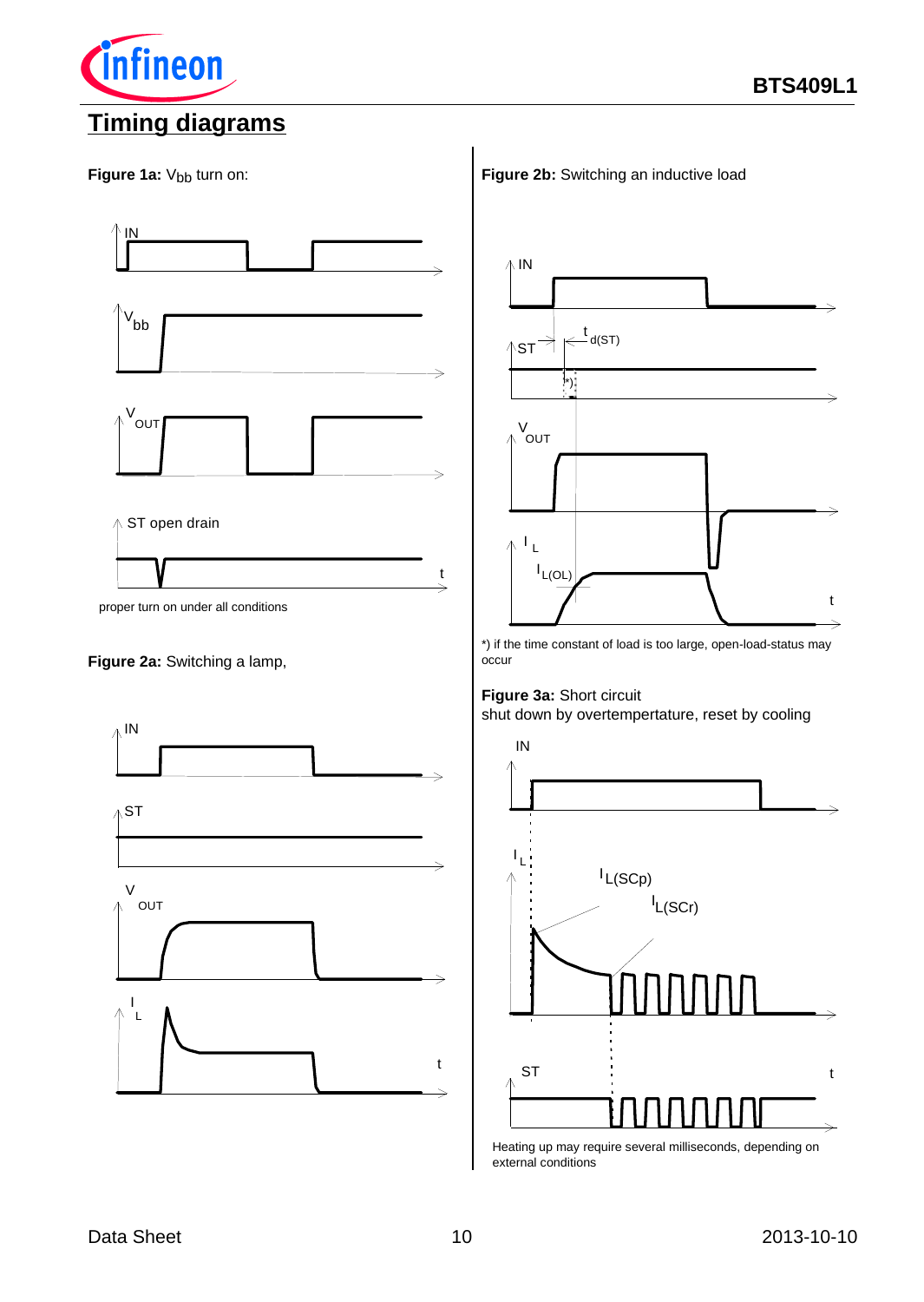

**Figure 4a:** Overtemperature: Reset if *T*j <*T*jt



**Figure 5a:** Open load: detection in ON-state, turn on/off to open load



The status delay time  $t_{d(ST OLA)}$  allows to ditinguish between the failure modes "open load" and "overtemperature".

**Figure 5b:** Open load: detection in ON-state, open load occurs in on-state



 $t_{d(ST OLI)} = 30 \mu s \ typ., \ t_{d(ST OL2)} = 20 \mu s \ typ$ 

**Figure 5c:** Open load: detection in ON- and OFF-state (with REXT), turn on/off to open load

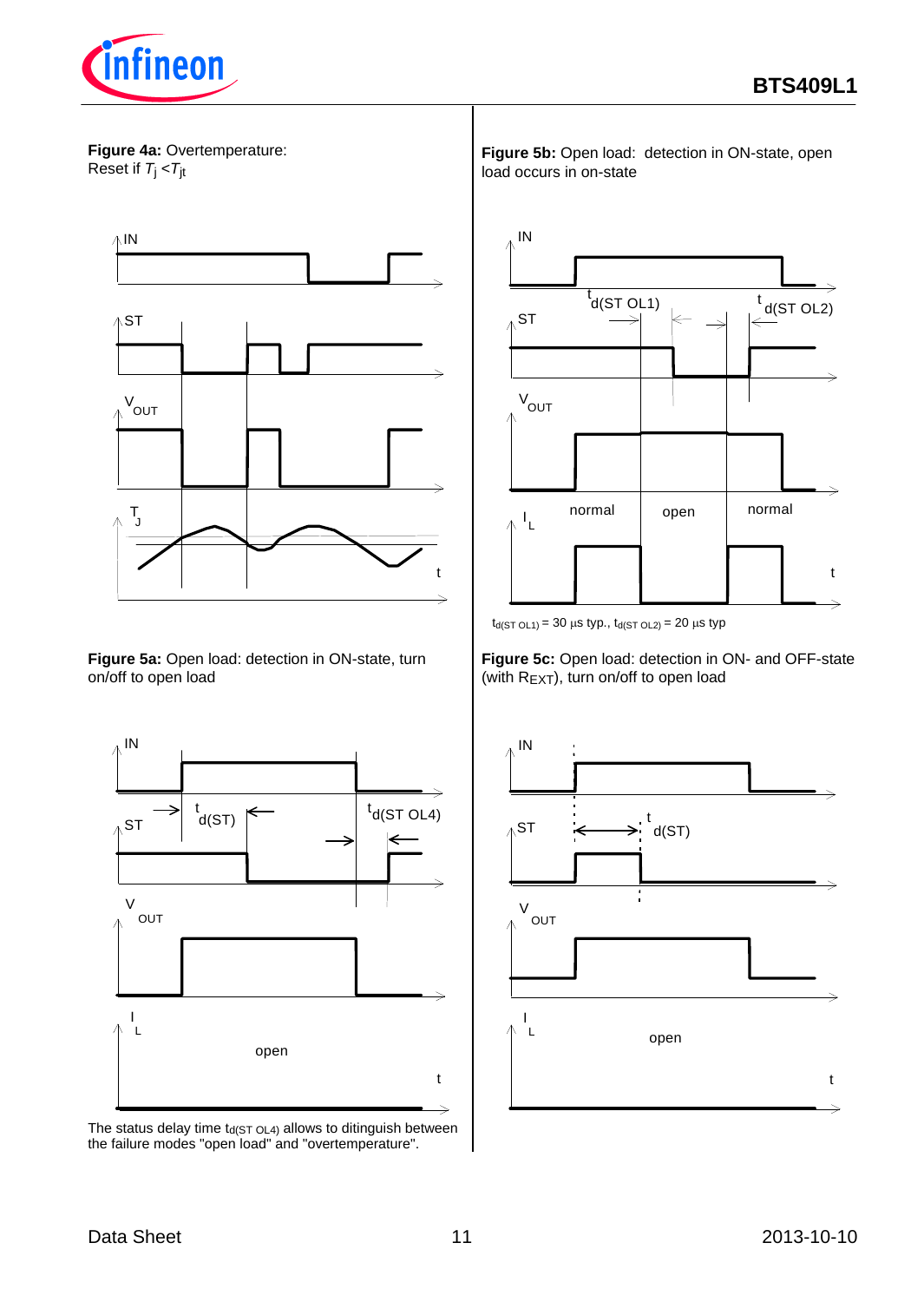

#### **Figure 6a:** Undervoltage:



**Figure 6b:** Undervoltage restart of charge pump



charge pump starts at  $V_{bb(ucp)}$  =5.6 V typ.

#### **Figure 7a:** Overvoltage: